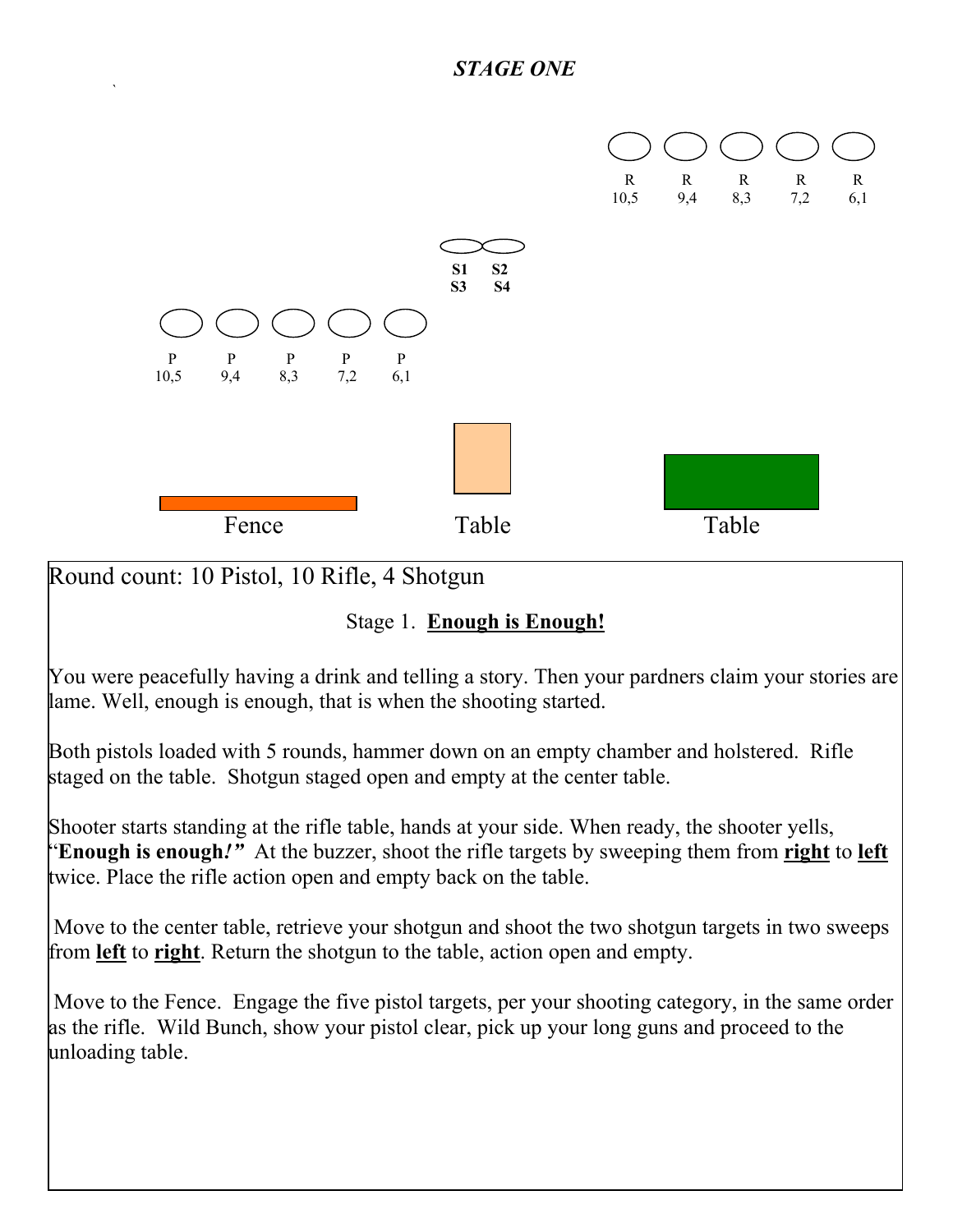

Shooter starts standing at the rifle table, hands on your pistol grips. When ready, the shooter yells, "**Silence is Golden***!"* At the buzzer, shoot the rifle targets by single tapping the center target, then double tap the inside right target, then double tap the outside right target. Then single tap the center target, double tap the inside left and then double tap the outside right target. Place the rifle action open and empty back on the table.

 Move to the center table, retrieve your shotgun and shoot the two shotgun targets in two sweeps from **right** to **left**. Return the shotgun to the table, action open and empty.

 Move to the Fence. Engage the five pistol targets, per your shooting category, in the same order as the rifle. Wild Bunch, show your pistol clear, pick up your long guns and proceed to the unloading table.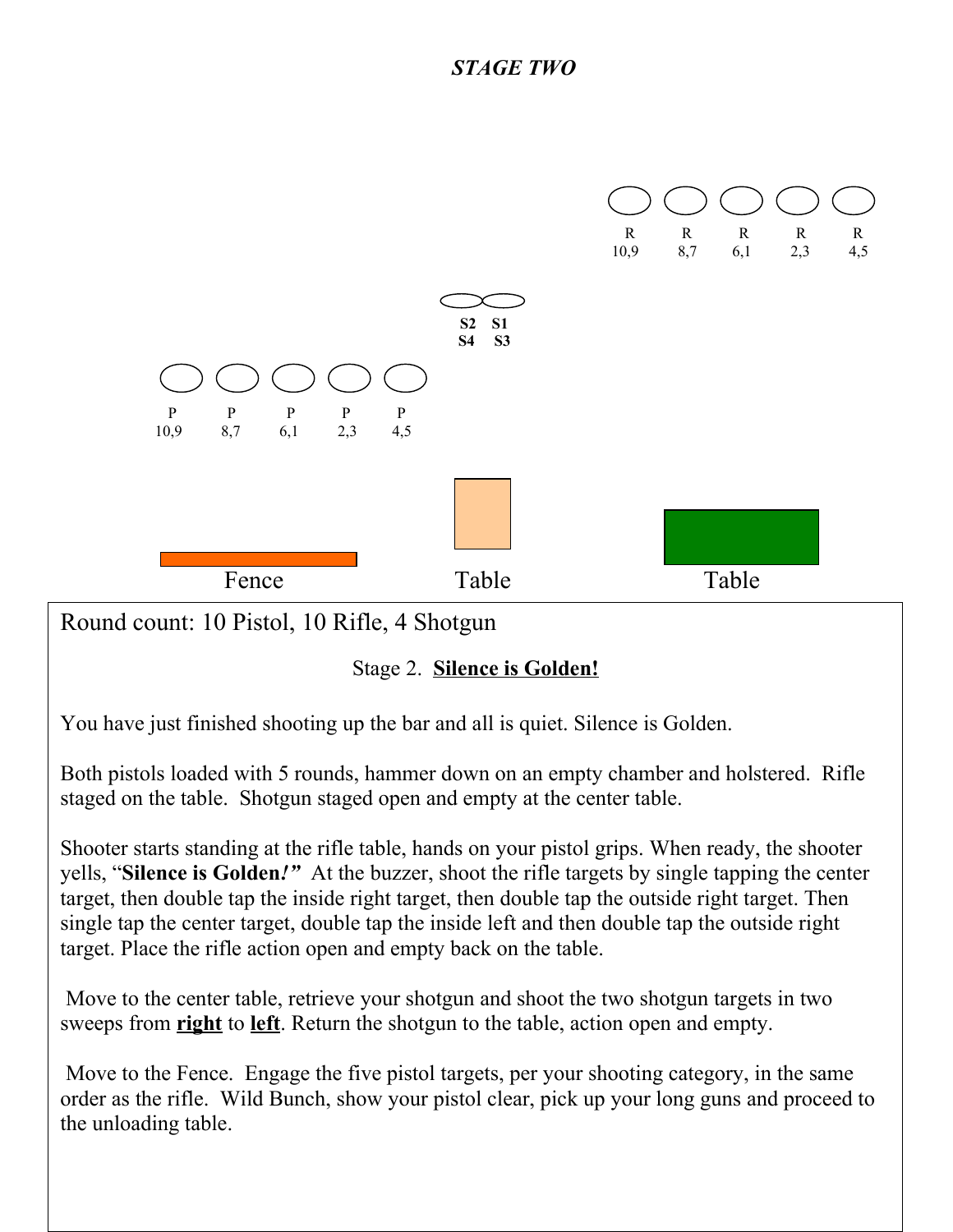## *STAGE THREE*



Round count: 10 Pistol, 10 Rifle, 4 Shotgun

## Stage 3. **IT'S TOO QUIET!**

*You are minding your own business trying to forget all those ex-pardners that didn't like your stories. But something is wrong, it is too quiet. You finish your drink, step away from the bar and yell "Let the shooting start".* 

Both pistols loaded with 5 rounds, hammer down on an empty chamber and holstered. Rifle staged on the table. Shotgun staged open and empty on the center table.

Shooter starts standing behind the table with the rifle held at cowboy port arms. When ready, the shooter yells, "*It's too quiet!"* At the buzzer, shoot the four rifle targets by single tapping them in the following order. Start with the outside left target, then the inside left target, then the inside right target, then the outside right target. Then you single tap the outside left target, then the inside left target, then the inside right target. Then you single tap the outside left target, then the inside left target, and finally the outside left target. Place the rifle open and empty back on the table

 Move to the shotgun table. Pick up your scattergun and loading from your person, shoot the targets from **right** to **left** in two sweeps. Return the shotgun to the table, open and empty.

Move to the fence. Shoot the pistol targets in the same sequence as the rifle targets. WB category drop the magazine and show your pistol clear to the RO. Pick up your long guns and proceed to the unloading table.